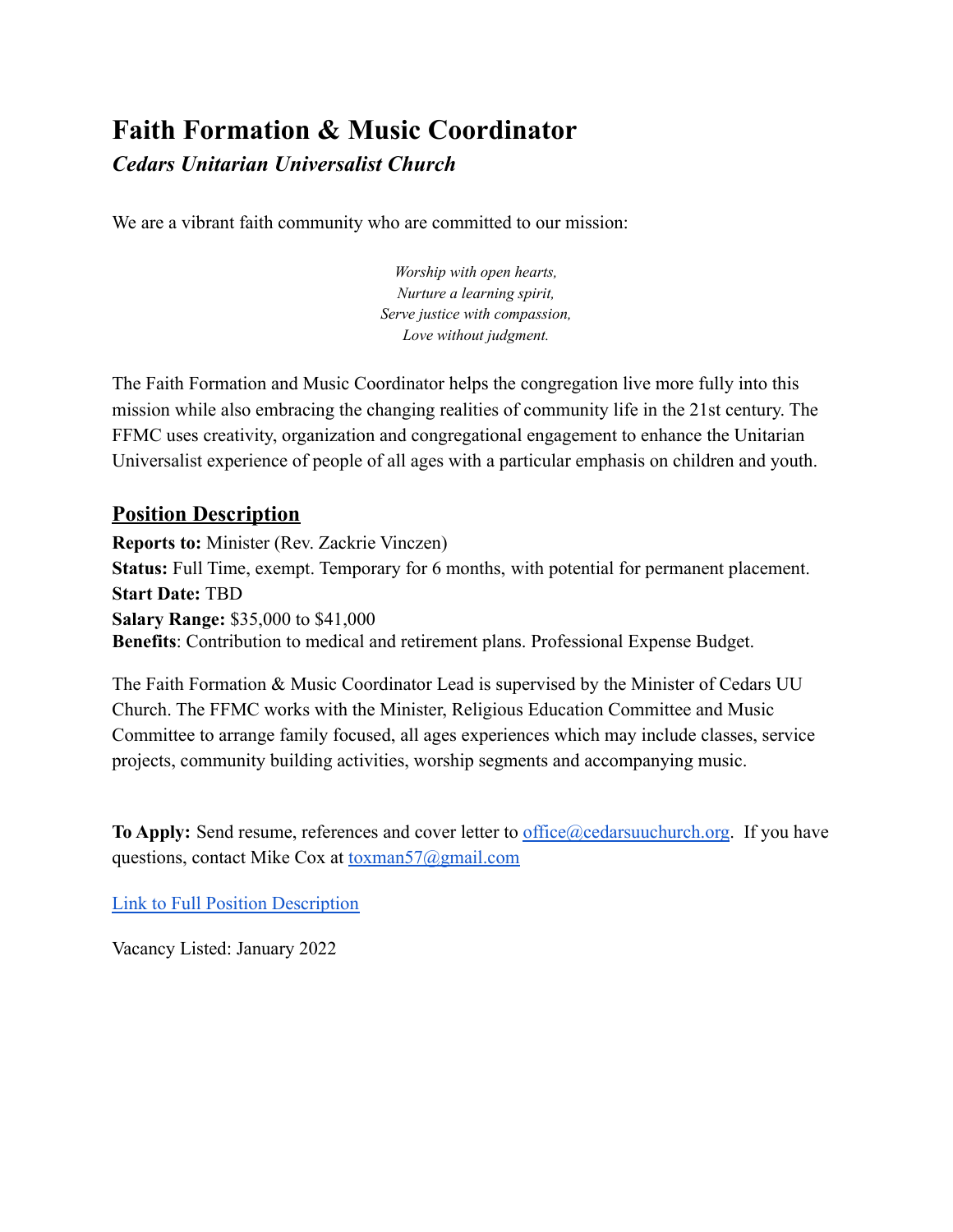# **Key Areas of Responsibility**

#### **Faith Formation Coordination 60%**

- Works with the Minister and Religious Education Committee to plan and implement Faith Formation programming, including storytelling at worship services, service projects and other opportunities.
- Fosters community that provides developmentally appropriate educational, spiritual, and community-building opportunities for all ages.
- Identifies talents and abilities within the community and calls these gifts into action through volunteer recruitment.
- Helps to establish/implement/manage opportunities for religious education, spiritual development and/or the formation of new ministry teams/affinity groups.
- Works to bridge the gap between Cedars and the larger community (in collaboration with the Minister).
- Helps families engage in worship at church (and home) by providing resources and educational opportunities.
- Arranges for hiring, training, scheduling and supervising childcare providers.
- Works with the Minister and Youth Advisors to coordinate extracurricular programs including:
	- o Our Whole Lives Classes (OWL).
	- o Coming of Age Programming (CoA).
	- o Service Projects and Educational Field Trips.
	- o Rituals and Spiritual Practices.
	- o District/Regional/National Conventions and Activities.

#### **Music Coordination 15%**

- Works with the Minister, Worship Associates and Music Committee on planning music for weekly, in person and streaming worship services (includes infrequent special services as needed).
- Arranges for music programming for all worship services, including songs, hymns, instrumentals, and guest performers and song leaders.
- Organizes and tracks sheet music and streaming music rights in the music library.
- Maintains current records and files regarding all aspects of the administration of the music program, including the music budget.

#### **Overarching Role Tending to the Spiritual Life of the Congregation 10%**

- Works with the Minister to help people develop an understanding of Unitarian Universalist values and their application in daily life.
- Welcomes and connects new people to the life of the church (in conjunction with the Path to Membership team).
- Makes referrals to the Minister and Pastoral Associates about pastoral care needs.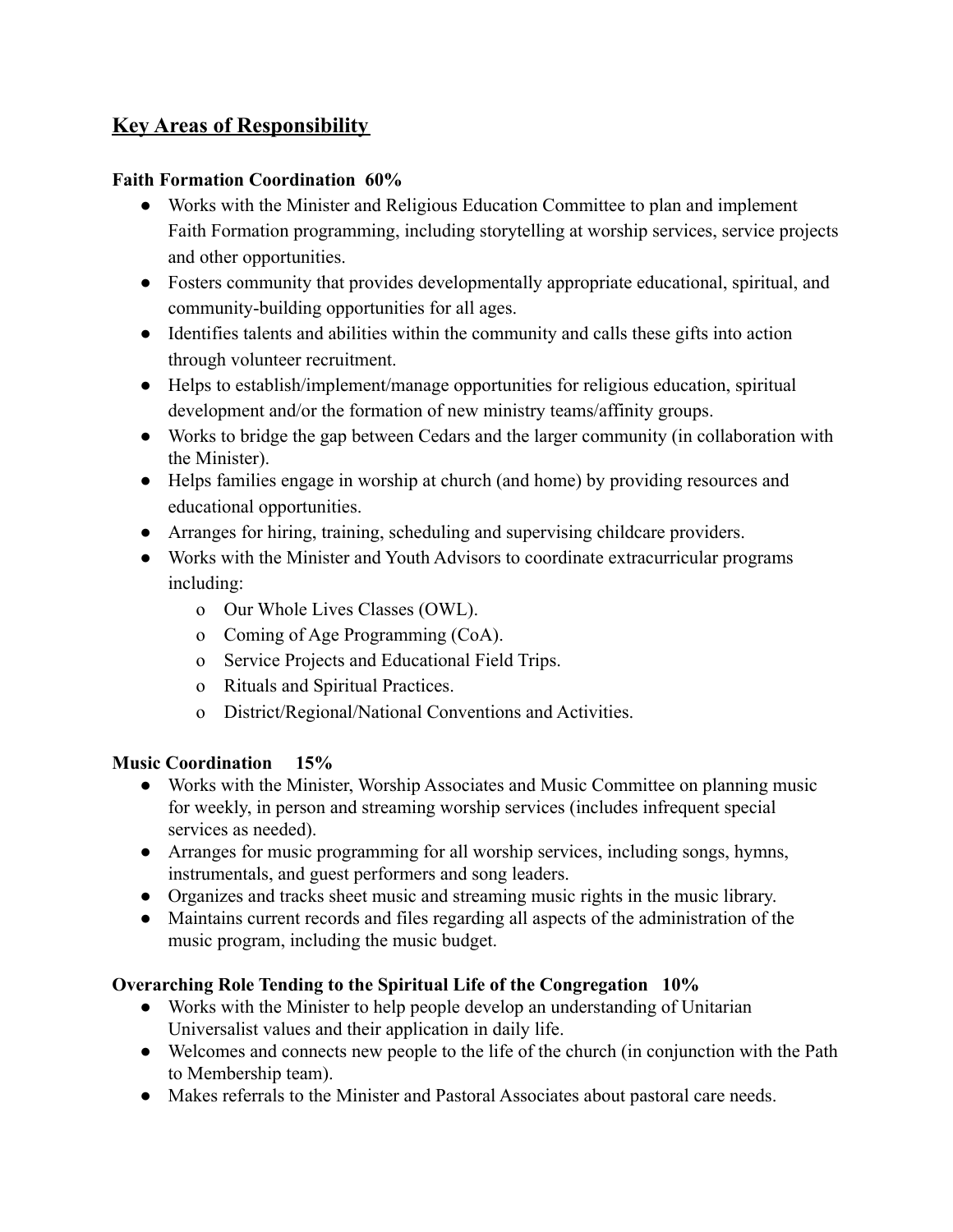#### **Administrative 15%**

- Communicates with the congregation about program needs and direction through newsletter articles and other church communication tools.
- Maintains social media presence by posting relevant activities/programs.
- Works with lay leaders to coordinate volunteers and set program calendar.
- Updates the Board of Trustees through monthly written reports, and an annual report.
- Works in conjunction with the Prepared Cedars Taskforce to establish/implement/manage policies and procedures regarding safety (including background checks, fire/earthquake drills, and basic first aid procedures).
- Procures/prepares necessary supplies for program needs.
- Coordinates with the Minister and relevant committees to drafts and maintains annual program budgets in conjunction with the Minister and Budget Leadership Team (BLT).

#### **Personal Growth**

- Works with the Minister and RE Committee to develop a plan for professional/personal growth.
- Seeks out opportunities that foster a sense of renewal and deepening spiritual reflection.
- Works with the Minister to set a schedule that ensures a healthy work/life balance (including scheduling vacations and adjusting hours to manage shifting work loads).
- Fosters and maintains relationships with colleagues.

It is understood that from time to time the FFMC may be asked (by the Minister) to perform other duties in addition to those described above and that the FFMC's responsibilities may be modified or expanded by the Minister to accommodate Cedars' needs or growth.

## **Qualifications**

- Education in an applicable field (or other relevant experience).
- Experience with children, youth, working parents and families in a multigenerational setting.
- Competence in music selection and or performance, including awareness of cultural appropriation and obtaining and documenting copyrights to stream music online.
- Knowledge of, or willingness to learn a variety of music genres including folk, classical, jazz, pop and world music.
- Familiarity with technology including video conferencing, youtube, audio and video production.
- Deep commitment to countering systems of oppression.
- Comfort with liberal religious values as affirmed by Cedars and the Unitarian